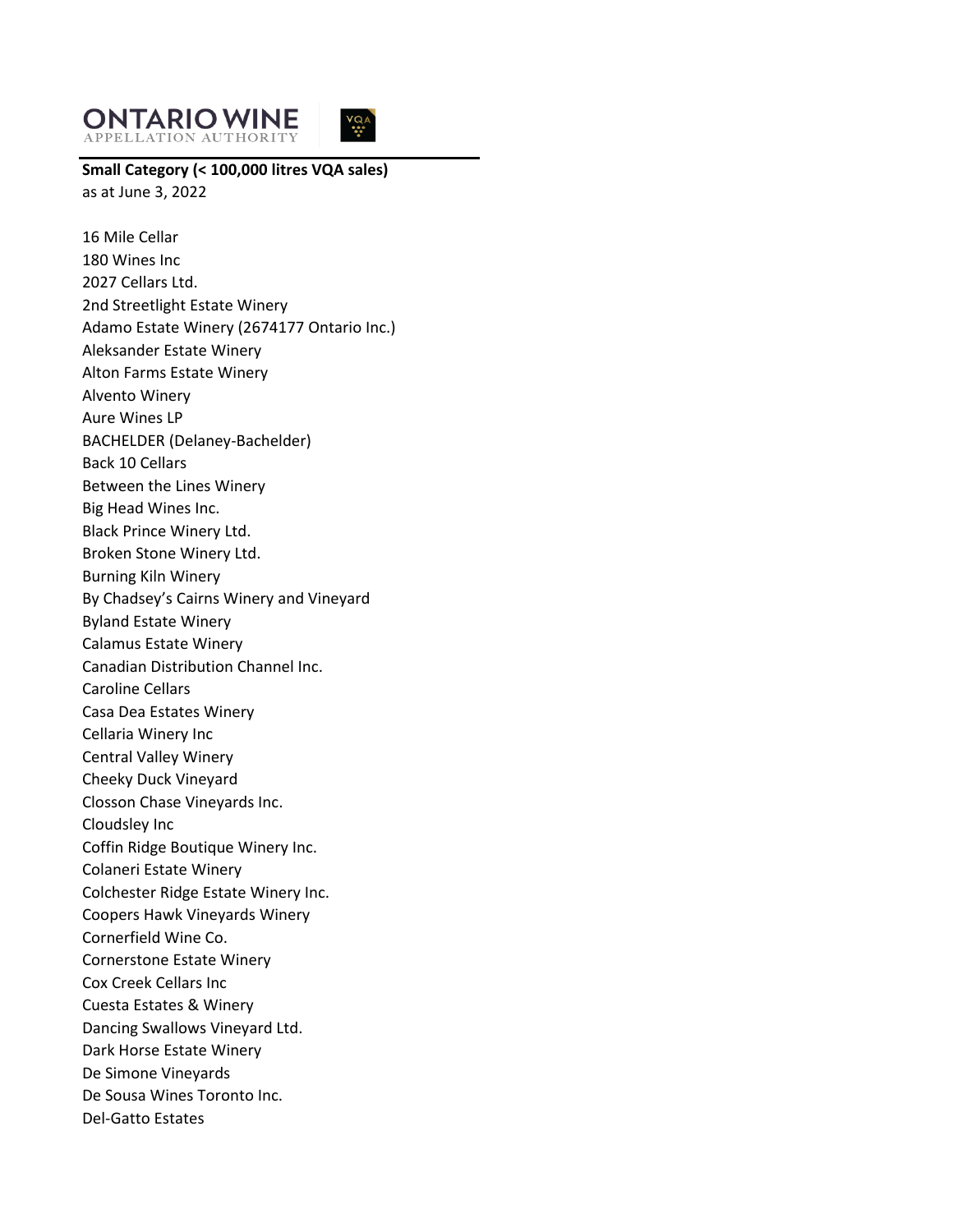Dobbin Estate Limited Partnership Dover 13 Wines & Spirits Ltd Early Acres Estate Winery Exultet Estates Inc. Featherstone Estate Winery Ferox Estate Winery Inc. Five Rows Craft Wine Inc Fluid Assets Inc. Frogpond Farm Front Road Cellars Gallucci Winery Garage Wine Company Ltd Georgian Hills Vineyards Inc. Gestion Queylus inc Good Earth Vineyard & Winery Grange of Prince Edward Inc. GreenLane Estate Winery Harbour Estates Winery Hardie Wines Limited Hare Wine Company, The Harwood Estate Vineyards Inc. Hernder Estate Wines Hessenland Inn Hidden Bench Vineyards & Winery Hillier Creek Estates Hinterbrook Estate Winery Hinterland Wine Company Limited Holland Marsh Wineries Honsberger Estate Winery Hounds of Erie Winery Hubbs Creek Vineyard Huff Estates Inc. Ice House Winery, The Icellars Estate Winery Inc. Inasphere Wines Josephs Estate Wines Inc. Kacaba Vineyards Inc. Karlo Estates Keint-He Winery and Vineyards Ltd Kew Vineyards Estate Winery KIN Vineyards King's Court Estate Winery Lacey Estates Vineyard & Winery Lailey Winery Last House Vineyard Leaning Post Wines Legends Estates Winery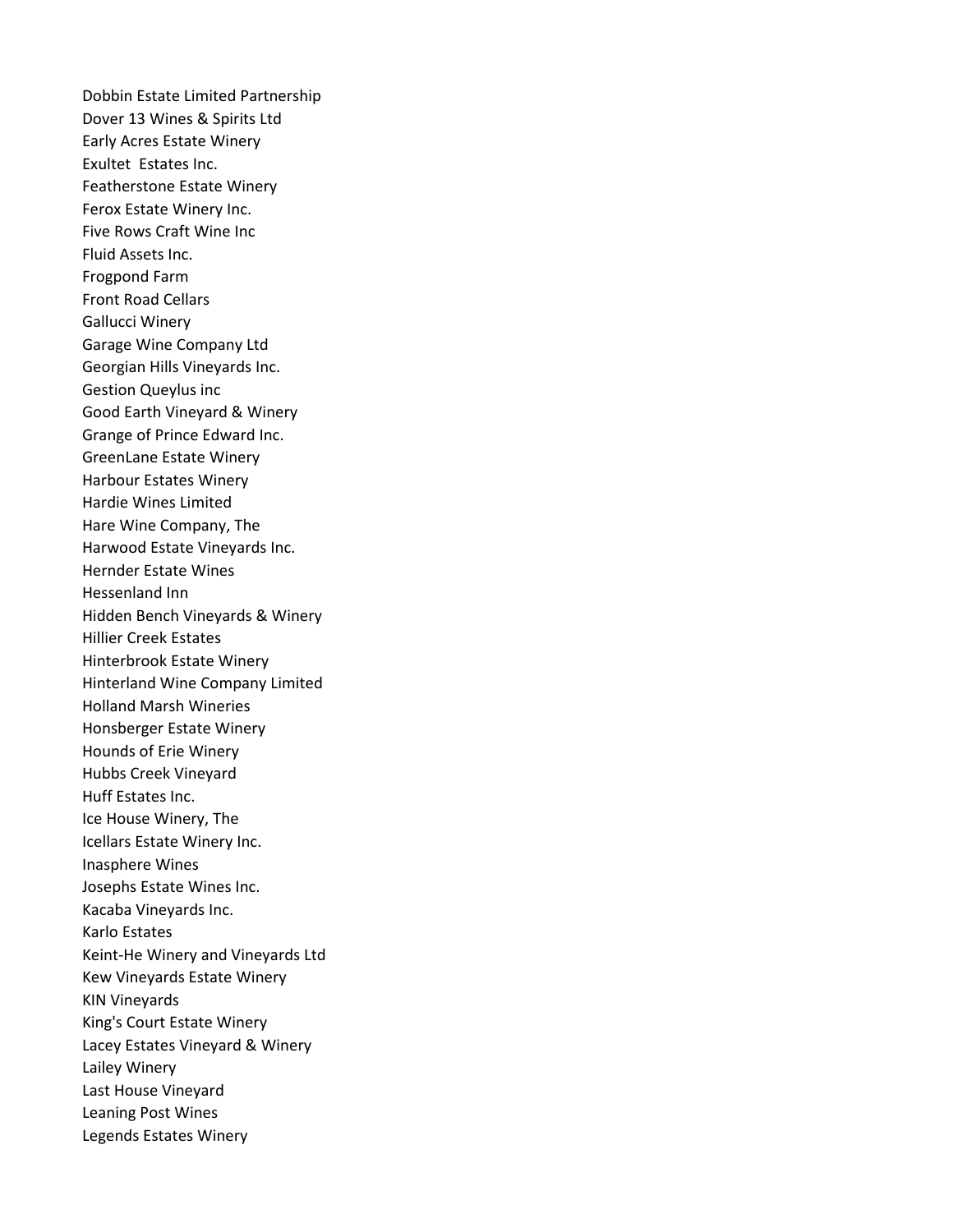Lencor Inc (Daniel Lenko) Lighthall Vineyards Locust Lane Estate Winery Long Dog Vineyard and Winery Inc Lundy Manor Wine Cellars Maelstrom Winery Magnotta Cellars Corporation Magnotta Vineyards Ltd. Magnotta Vintners Ltd. Magnotta Wines Ltd. Marynissen Estates Limited Mason Vineyard Inc. Mastronardi Estate Winery Monastery Cellars Corporation Morandin Wines Ltd Muscedere Vineyards Estate Winery Inc Nia Wine Group Co., Ltd. Niagara College Teaching Winery North 42 Degrees Estate Winery Inc. Organic Beverage Solutions Organized Crime Winery, The Oxley Estate Winery, Inc. Paglione Estate Winery Palatine Hills Estate Winery Paradise Grapevine Pearl Morissette Estate Winery Pelee Island Winery (Island) Perridiso Estate Winery Potter Settlement Artisan Wines Inc. Puddicombe Estate Wines Ltd. Quai du Vin Estate Winery Queenston Mile Vineyard Ravine Vineyard Estate Winery Redstone Winery Redtail Vineyards Redwolf Winery Inc-O/A Traynor Family Vineyard Reimer Vineyards Winery Ridge Road Estate Winery Ridgepoint Wines Inc. River House Vineyard and Winery Riverview Cellars Estate Winery Rockway Vineyards Rolling Grape Vineyard Roost Wine Company, The Rosehall Run Vineyards Inc. Rosewood Estates Winery Scheuermann Vineyard and Winery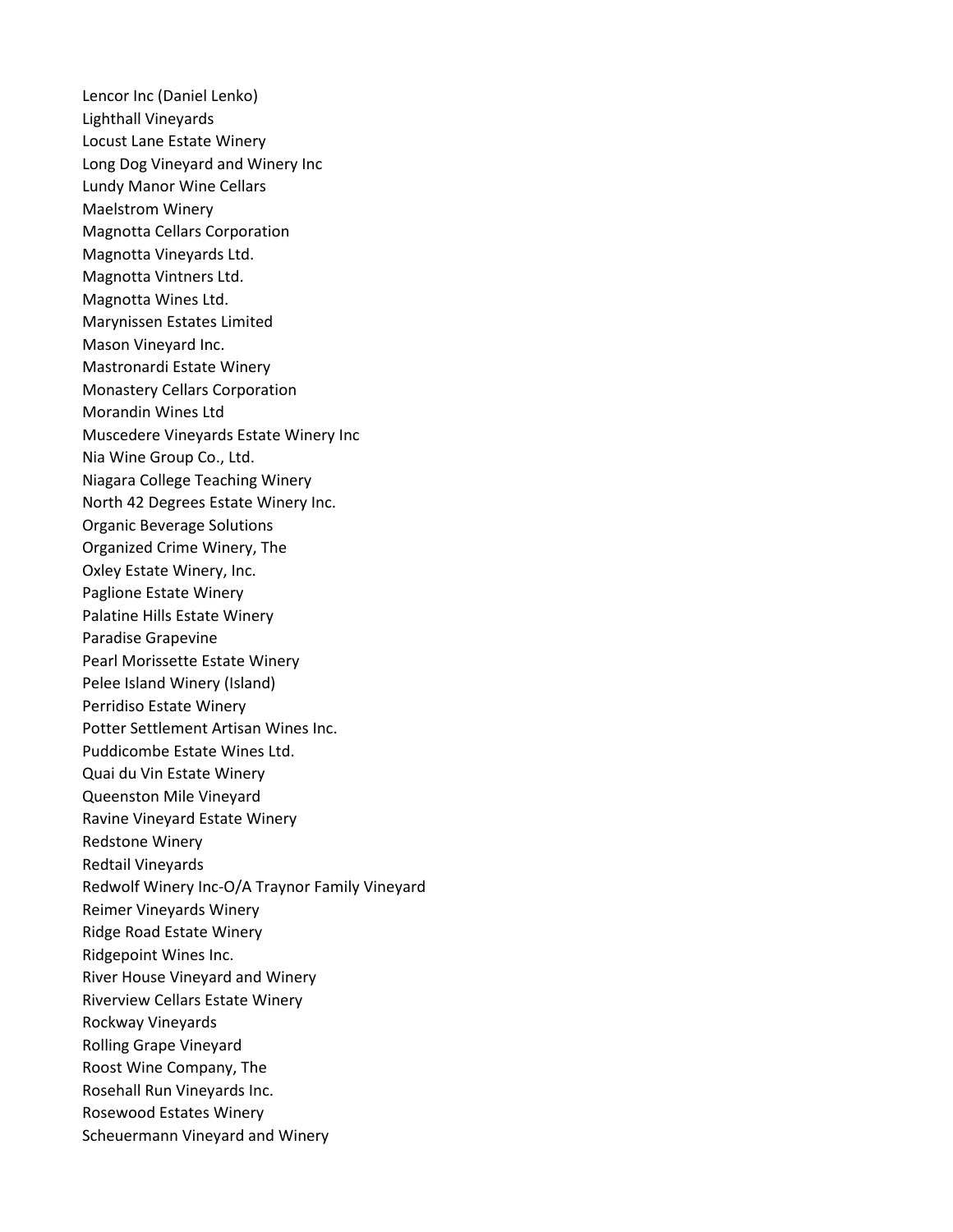Shale Ridge Estate Winery Solo Per Amici Winery Southbrook Vineyards Sprucewood Shores Estate Winery Stanners Vineyard Stonebridge Stoney Ridge Estate Winery Stratus Vineyards Limited Sue-Ann Staff Estate Winery Inc Sugarbush Vineyards Ltd The Butcher's Corner Winery Inc. The Creemore Hills Winery The Farm Wines, Inc. The Foreign Affair Winery Limited Therianthropy Inc Three Dog Winery Trail Estate Winery Urban Tractor Farm Vieni Estates Inc. Viewpointe Estate Winery Villa Bacchus Winery Ltd Villa Romana Estate Winery INC. Vivace Estate Winery Watchful Eye Winery Waupoos Estates Winery Wending Home Estate Vineyard & Winery West Avenue Cider Westcott Vineyards Willow Springs Winery Windrush Estate Winery, LP

## **Total 164**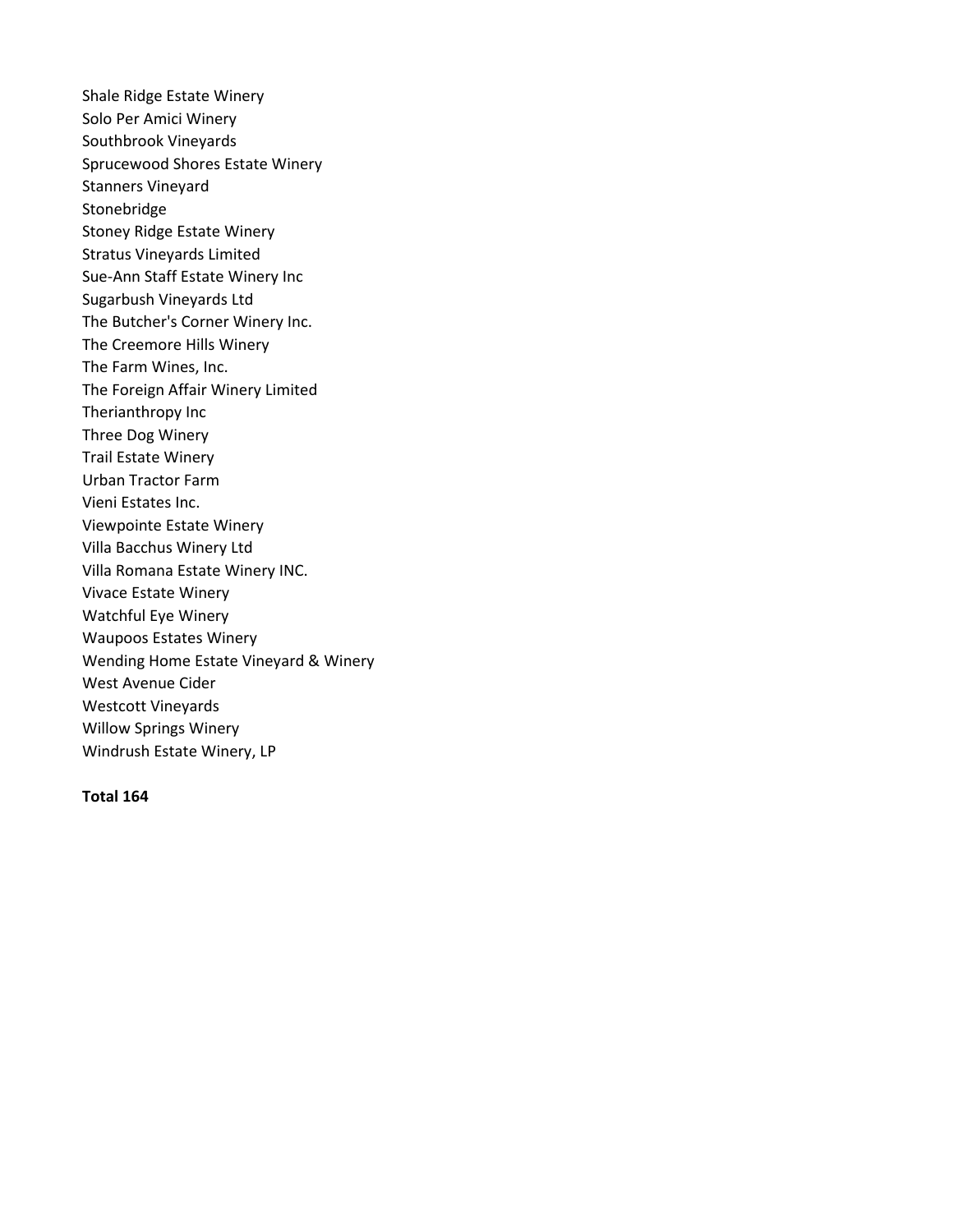## **Medium Category (100,000 - 750,000 litres VQA sales)**

Angels Gate Winery Burnt Ship Bay Estate Winery Cave Spring Cellars Partnership Chateau des Charmes Wines Ltd. Colio Estate Wines Inc. Creekside Estate Winery Fielding Estate Winery Flat Rock Cellars Ltd. Generations Wine Company Howard Equities Inc - John Howard Cellars of Distinction Konzelmann Estate Winery Magnotta Winery Estates Ltd. Malivoire Wine Company, The Mark Anthony Wine & Spirits Peninsula Ridge Estates Winery Limited Pillitteri Estates Winery Inc Pondview Estate Winery Reif Estate Winery Strewn Inc. Tawse Winery Inc. Thirteenth Street Wine Corp., The Two Sisters Vineyards Vineland Estates Winery Ltd.

## **Total 23**